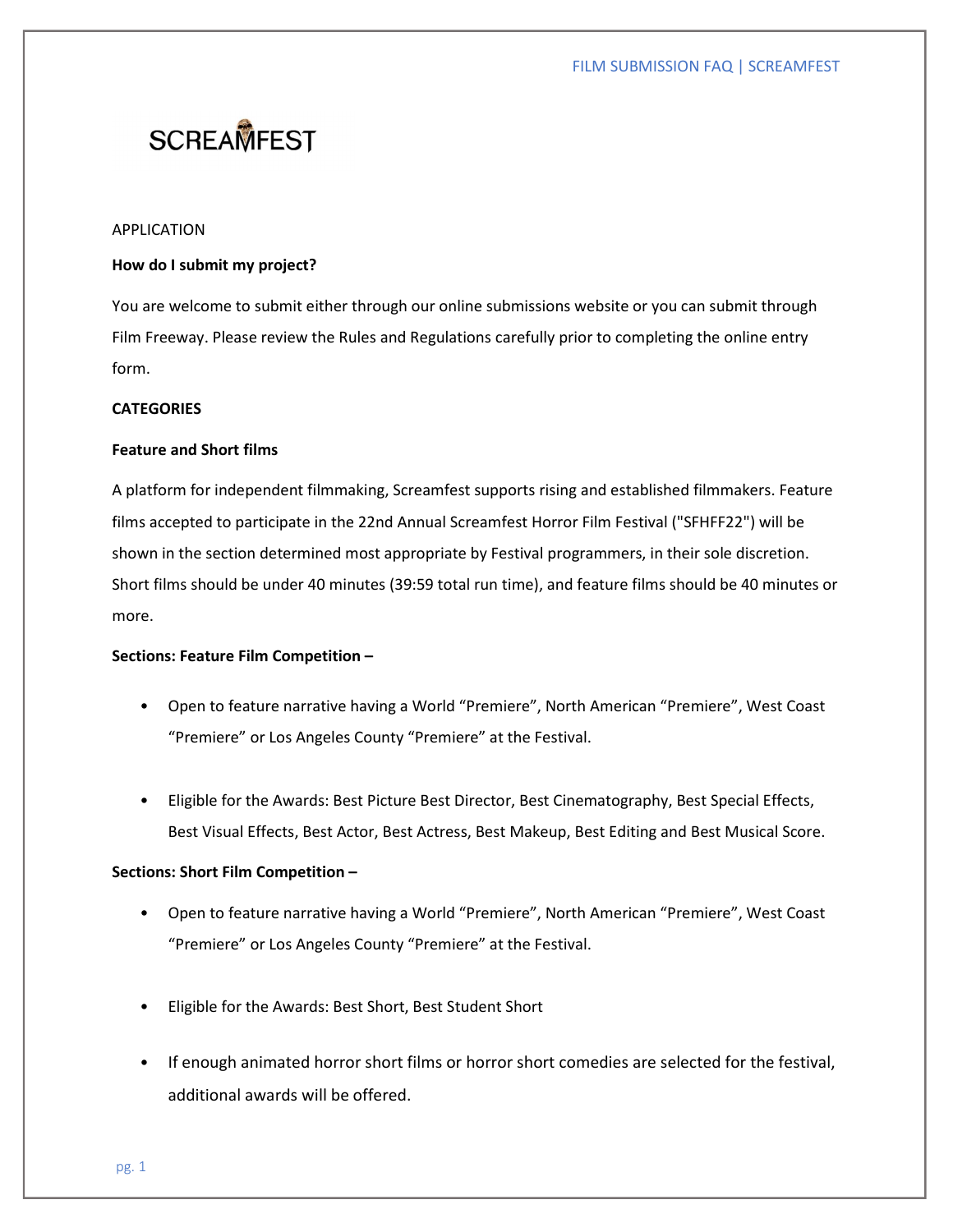# What kind of films does Screamfest Film Festival screen?

Screamfest Film Festival screens American and International horror films. Please review our latest film guide to get an idea of the types of films we screen at the festival. The festival supports independent horror films and the filmmakers that create them. All horror genres are welcome: horror, horrorcomedy, thrillers, horror-animation, Sci-Fi and more. From horror comedies to straight out gore fest, red carpet premieres to independent productions, there's a place for all things considered horror at Screamfest Horror Film Festival. We recommend you watch some of the films on our YouTube channel to get an idea of the types of films we screen.

The festival screens feature-length, extended-length short films, short films, super short films and student shorts.

#### Does the running time include credits?

Yes, the running time includes credits for each film category.

#### When does the festival take place?

Screamfest Horror Film Festival will take place October 11-20th, 2022 at in Los Angeles. Festival dates and location tba.

### Do you accept fee waivers?

No

# I don't have any money for the submission fee, will you watch my film's screener link and let me have a discount or get a waiver?

No, we will not review your link or respond to your email. Screamfest is a non-profit 501 ( 3 ) ( c ) organization that supports the development of independent filmmakers and screenwriters of the horror genre. Each submission fee goes back into the festival.

# When is my film due?

We prefer films to be submitted with a link to a password protected online screener. The online film submission form includes a field for you to enter your secured online link to your film by the submission deadline date listed on the website.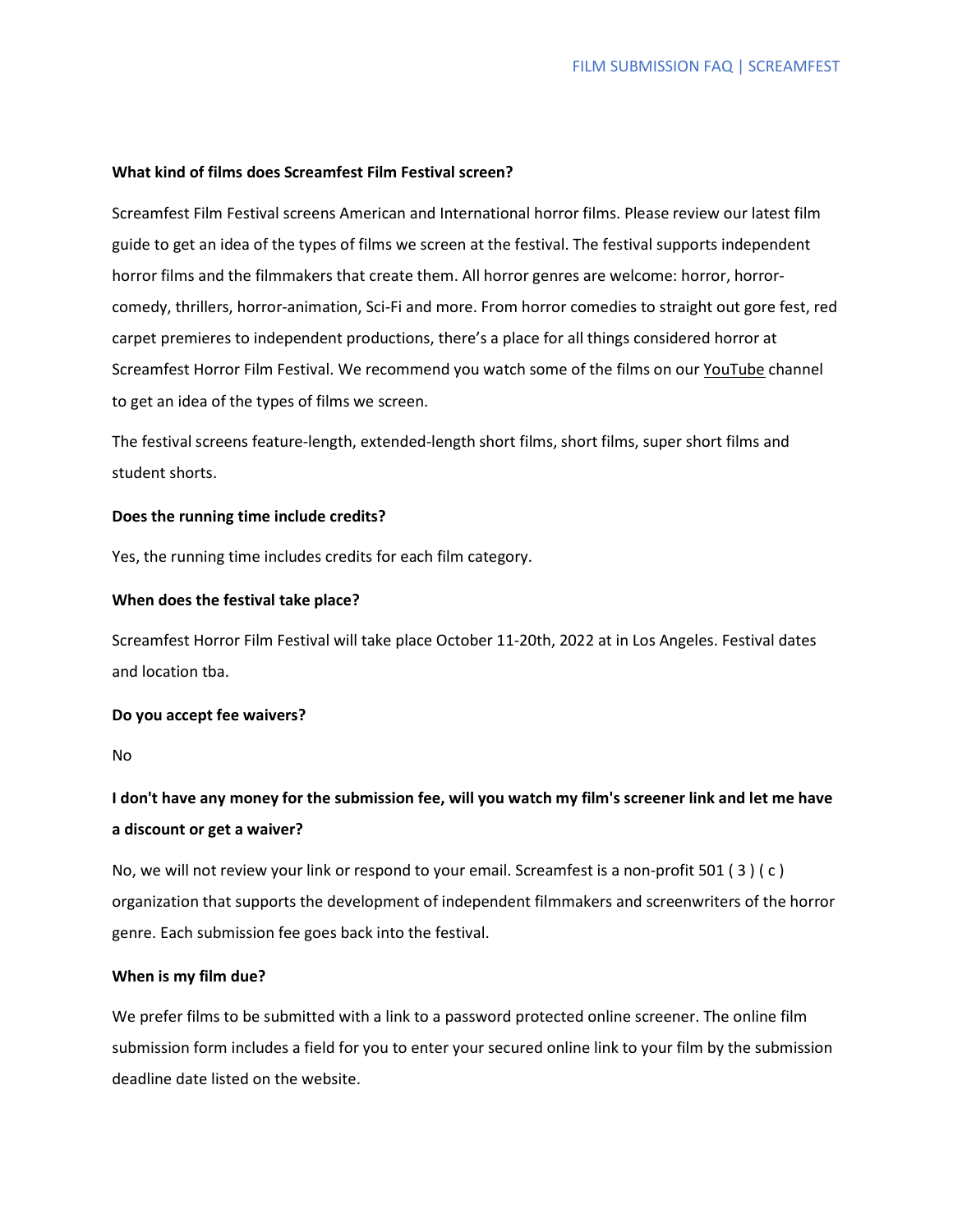#### ALL DEADLINES CLOSE AT 11:59 PM PST

#### Will I be notified when Screamfest receives my film?

Due to the high volume of submissions, we are unable to notify each individual when we receive their film.

#### Can I submit an updated version of my film after I've already submitted an earlier version?

Sending in an updated version of your film after you have already submitted a prior version of the film is not allowed. It is not fair to the other filmmakers who sent their film in before the selected submission deadline. We will not view any replacement links emailed to us after their selected deadline date has passed. We will only view the first cut of your film that we receive with your online submission form.

When will I know if my film has been selected to screen at Screamfest Horror Film Festival?

We will notify filmmakers no later than September 15th. Please make sure that the e-mail address and phone number that you provided on your submission is working at that time, as we will be contacting you via that e-mail. NOTE: Please add our email address to your email safe senders list, address book or contact list so that any correspondence with Screamfest will not be blocked or filtered into your bulk folder.

#### What if my film gets accepted at another festival that takes place before Screamfest?

If you are accepted to another film festival, please email us with the subject heading "EARLY ACCEPTANCE NOTICE NEEDED." Let us know what festival you have been accepted to and we will inform you of your judging status.

#### What is Screamfest Horror Film Festivals premiere status requirement?

We require that all feature films must not have had any public or festival screenings in the Southern California region and prefer a World, North American, US, West Coast Premiere or LA County premiere for feature films that will screen in our competition section. For short films we would like an LA County premiere.

Premiere status (shorts & features) will be one of the factors considered when determining a film's inclusion in the Festival.

Is there an age restriction on submitting a project?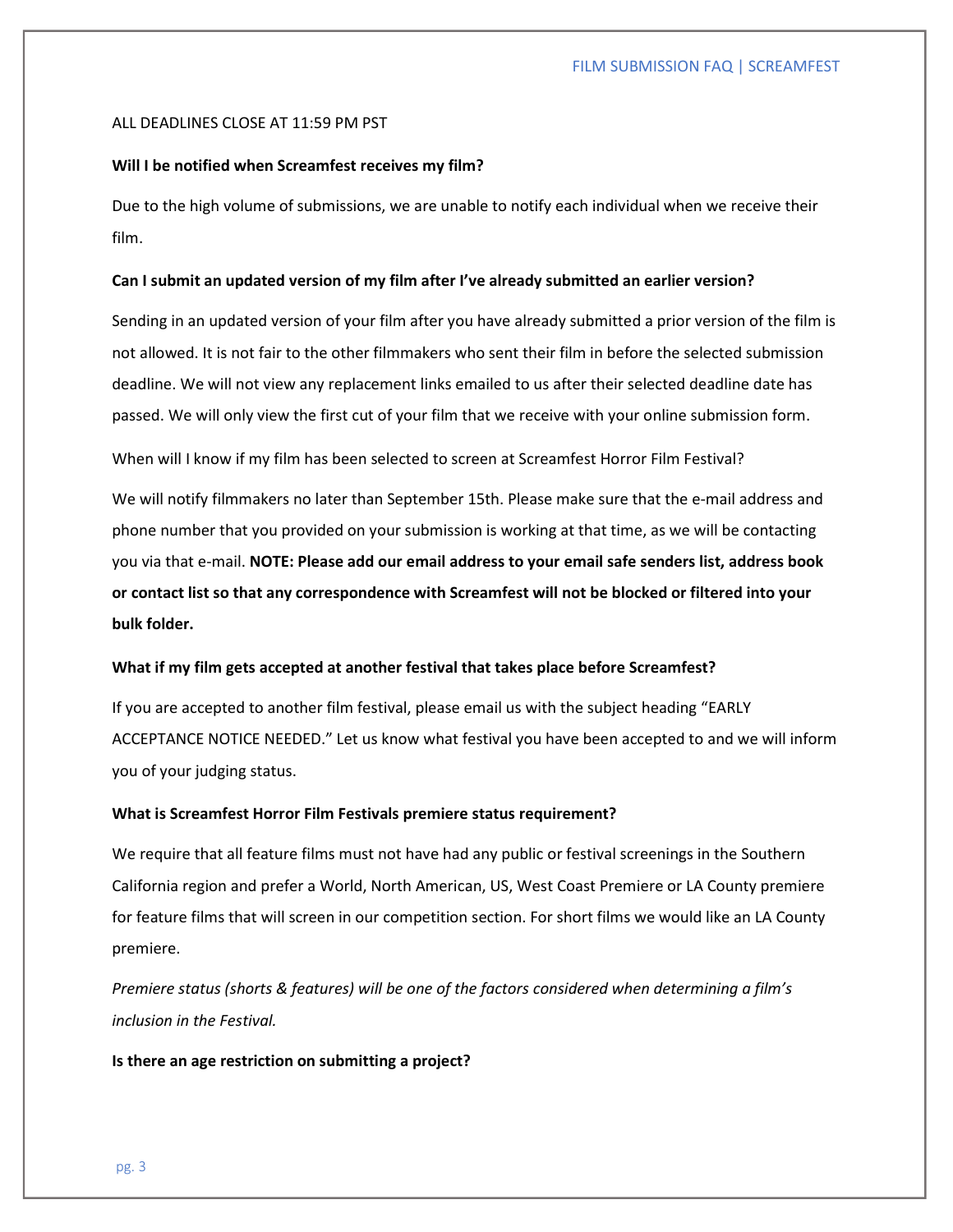There is no age limit for filmmakers. However, if the filmmaker is under the age of 18, a parent or guardian will need to submit on behalf of the minor.

# Do you accept work-in-progress films?

Rough cuts and works-in-progress are eligible for entry but can only be submitted in the final deadline and if the completed film will be available by September 15th, 2022. Please label your submission "Rough Cut" and specify what is missing (i.e., temp sound, needs color correction, etc.). Our programming staff is accustomed to viewing films that are missing minor elements. However, please be aware that our programming department may not be able to re-screen your film if you send a final cut after submitting a rough cut. To avoid confusion throughout the screening review process, we would prefer that you only send us ONE version of your film as our programming team may not be able to rescreen your film.

#### How many films can I submit?

You can submit as many films as you'd like. Each film must be submitted separately.

#### Can I submit my short film that is already online and available to the public?

Short films that are viewable to the public on YouTube or Vimeo etc., before the festival dates are not eligible for consideration.

#### How should I prepare my streaming link for your programmers viewing?

Our preference for submissions is password-protected Vimeo links; however, we accept submissions on any streaming platform that allows you to share a private/unlisted/password-protected streaming video.

If you submit via Vimeo, please allow embedding on your video on screamfestla.com to help our programming team view your project.

If you are submitting a YouTube link, please ensure the privacy is set to unlisted instead of private or public. Instructions on setting your privacy settings can be found here. Please ensure your streaming link is private or password-protected. If your project is available online to the general public in the US, it is not eligible for consideration.

#### What if my screener link doesn't work for the programmers?